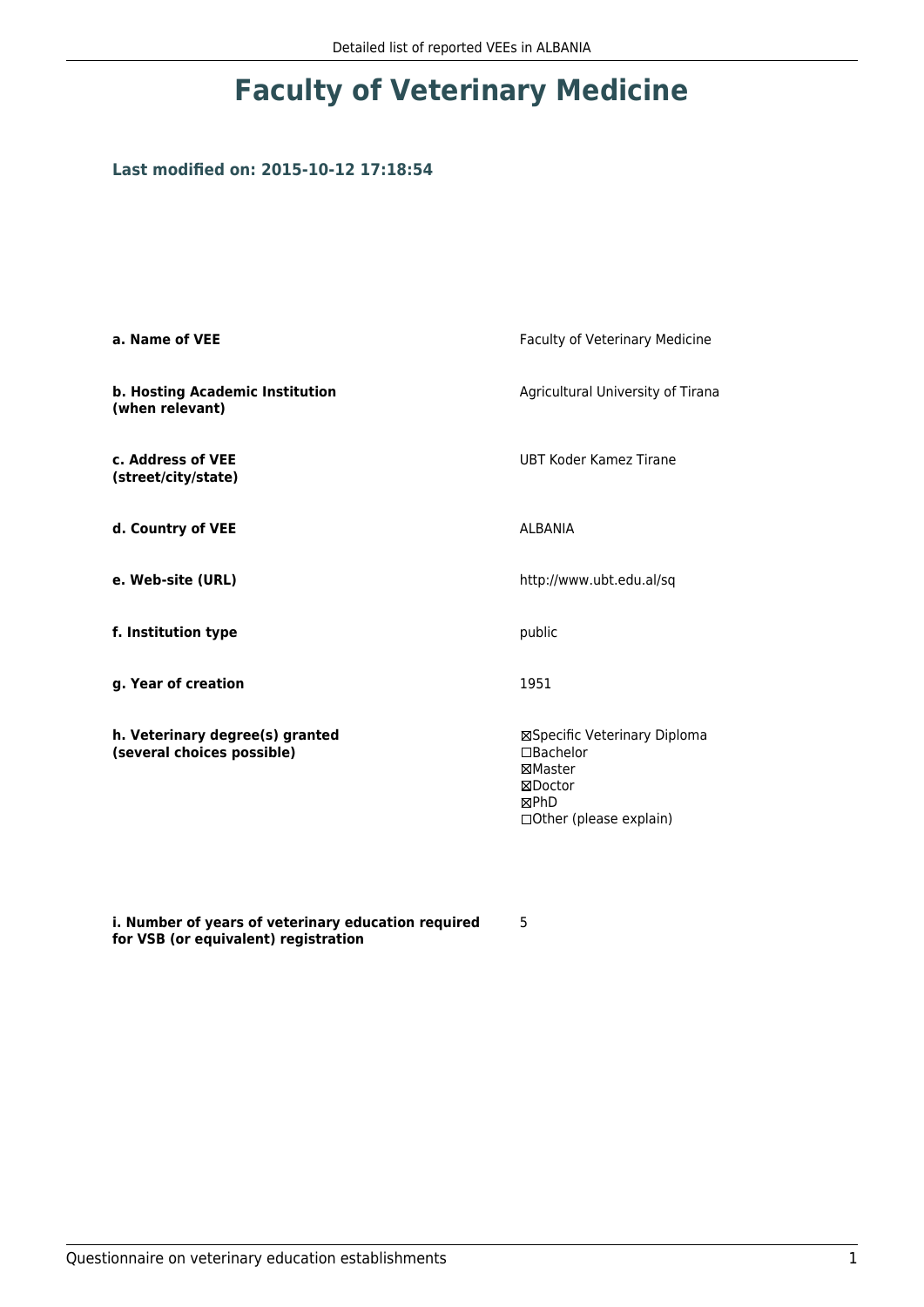## **j. Average number of veterinary students per class within the establishment**

|                                                                                                   | 1st Year                                                                                                                                                              | 101-150                                                             |
|---------------------------------------------------------------------------------------------------|-----------------------------------------------------------------------------------------------------------------------------------------------------------------------|---------------------------------------------------------------------|
|                                                                                                   | 2d Year                                                                                                                                                               | 51-100                                                              |
|                                                                                                   | 3d Year                                                                                                                                                               | 51-100                                                              |
|                                                                                                   | 4th Year                                                                                                                                                              | 51-100                                                              |
|                                                                                                   | 5th Year                                                                                                                                                              | 51-100                                                              |
|                                                                                                   | 6th Year                                                                                                                                                              |                                                                     |
|                                                                                                   | 7th Year                                                                                                                                                              |                                                                     |
| k. Average number of veterinary graduates per year<br>from the establishment                      | 51-100                                                                                                                                                                |                                                                     |
| I. Minimum education required for admission to the<br>establishment<br>(several choices possible) | ⊠High School University Entrance<br>Qualification<br>⊠Pre-Veterinary Science Diploma<br>□Pre-Veterinary Science Degree<br>□Other specific VEE entrance qualifications |                                                                     |
| m. Is there a selection procedure at<br>(several choices possible)                                | <b>⊠National level</b><br>□State level<br>□Establishment level                                                                                                        |                                                                     |
| n. National accreditation/certification/approval                                                  | Yes                                                                                                                                                                   |                                                                     |
|                                                                                                   | <b>Accrediting agency:</b>                                                                                                                                            |                                                                     |
|                                                                                                   | <b>Name of the Agency</b>                                                                                                                                             | Publica<br>Agency for the<br>Acreditation of<br>Higher<br>Education |
|                                                                                                   | <b>Address of the</b><br><b>Agency</b>                                                                                                                                | Rr. Durresit,<br>Tirane                                             |
|                                                                                                   | <b>Country of the</b><br><b>Agency</b>                                                                                                                                | Albania                                                             |
|                                                                                                   | Date granted (yyyy-<br>mm-dd)                                                                                                                                         | 2008-02-01                                                          |
|                                                                                                   | <b>Period of validity</b><br>(years)                                                                                                                                  | 10                                                                  |
|                                                                                                   |                                                                                                                                                                       |                                                                     |

**o. Regional accreditation/certification/approval** No